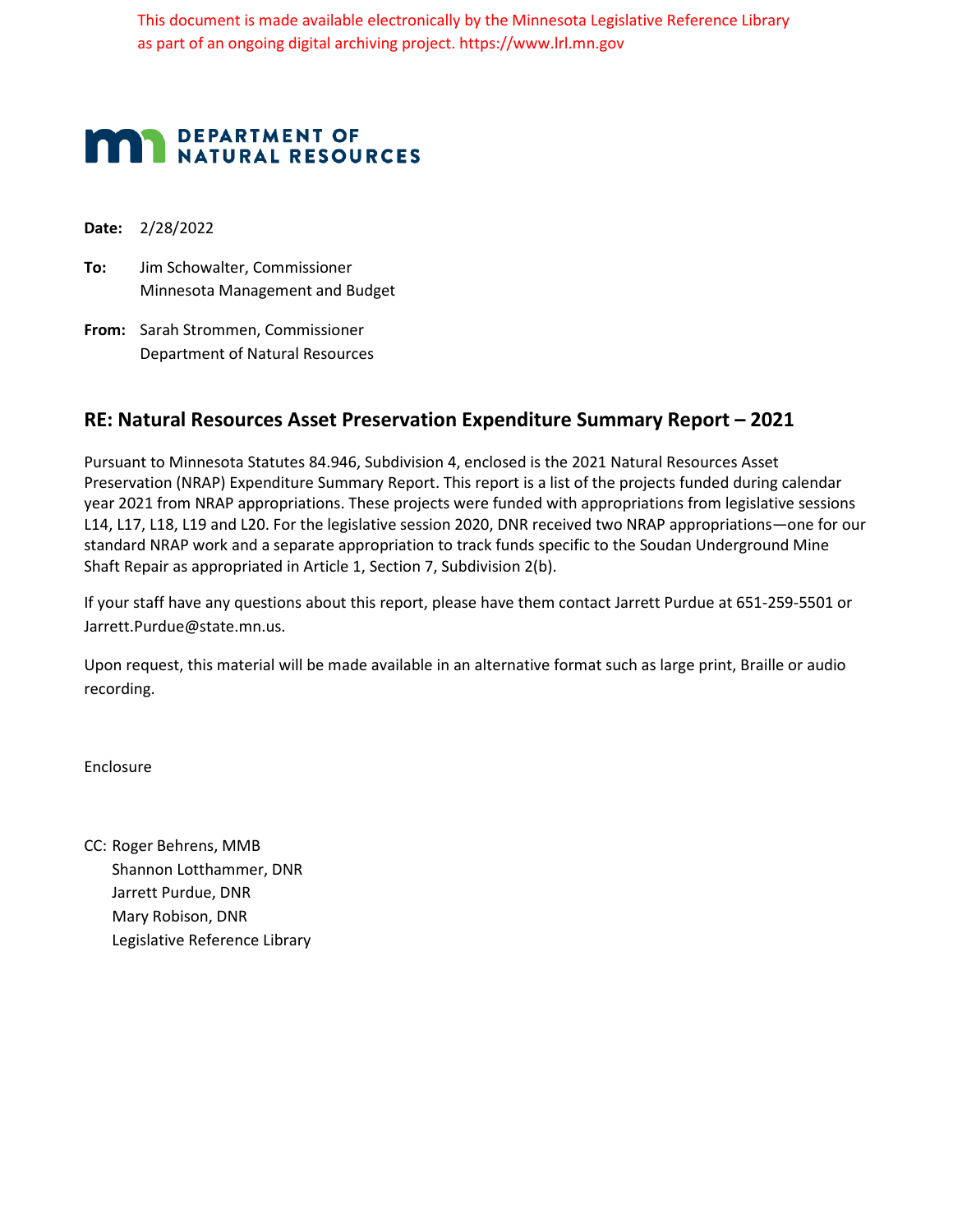

## **Natural Resources Asset Preservation Expenditure Summary Report – Calendar Year 2021**

February 1, 2022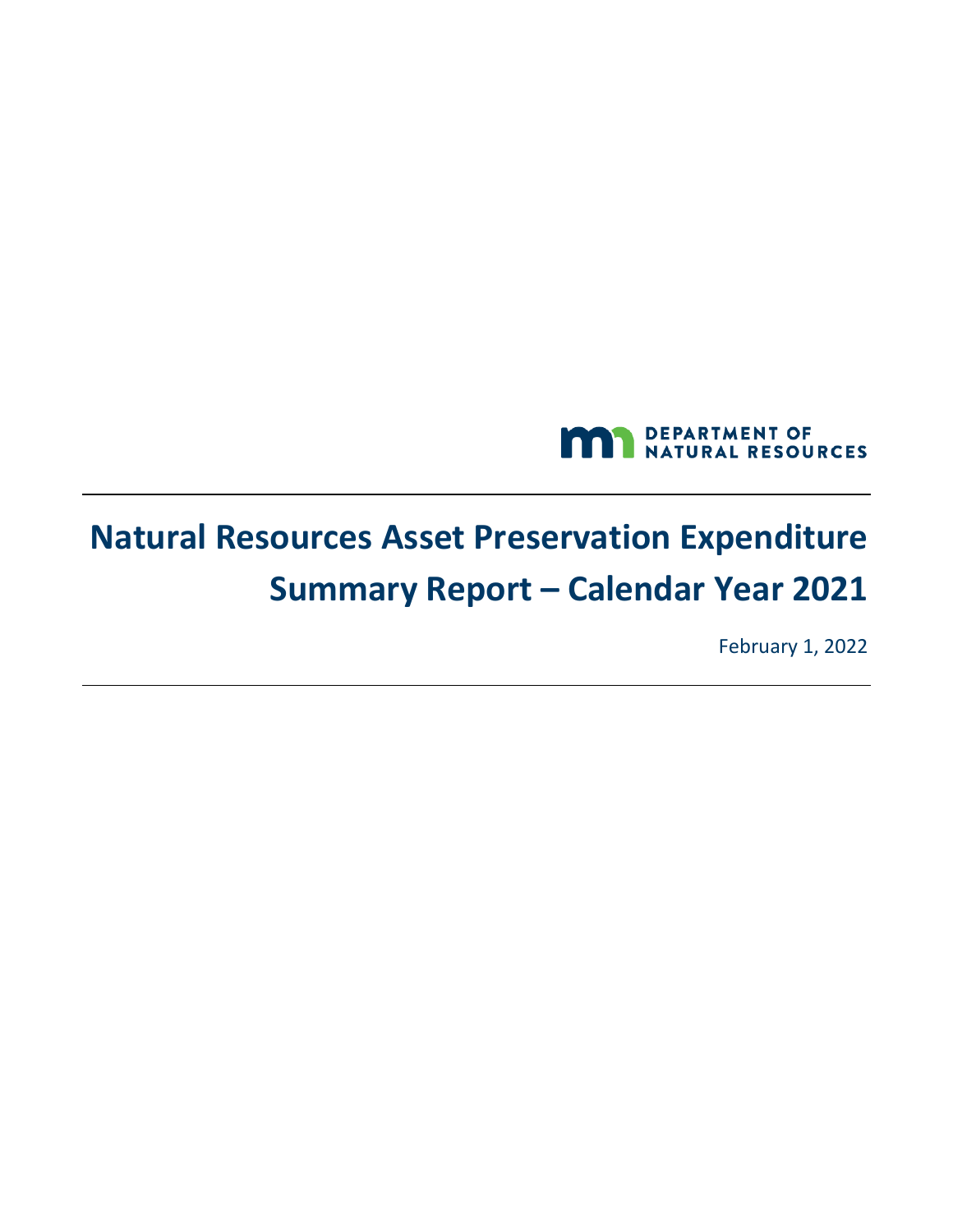## **Natural Resources Asset Preservation Expenditure Summary Report (M.S. 84.946, Subd. 4)**

Calendar Year 2021 Expenditures by Project

*All amounts shown in \$*

| Project                                              | <b>L14 NRAP</b> | <b>L17 NRAP</b>  |    | <b>L18 NRAP</b> | <b>L19 NRAP</b> | <b>L20 NRAP</b> | <b>L20 NRAP</b> |                     | <b>Total CY21</b> |
|------------------------------------------------------|-----------------|------------------|----|-----------------|-----------------|-----------------|-----------------|---------------------|-------------------|
|                                                      | R298611         | R298615          |    | R298618         | R298625         | R298627         | R294747         | <b>Expenditures</b> |                   |
| Afton State Park, Bridge                             |                 |                  | \$ | 193.50          |                 |                 |                 | \$                  | 193.50            |
| Beltrami Island State Forest, Road Reconstruction    |                 | $$$ (233,369.91) | \$ |                 |                 |                 |                 |                     | $$$ (233,369.91)  |
| Bemidji Area Forestry Office, Roof                   |                 |                  | Ś. | 1,968.00        |                 |                 |                 | \$                  | 1,968.00          |
| Cambridge Office, Roof                               |                 | \$<br>41,982.00  | \$ | (41,982.00)     |                 |                 |                 | \$                  |                   |
| Camden State Park, Septic System                     |                 |                  | \$ | 42,226.22       |                 | \$<br>1,483.50  |                 | \$                  | 43,709.72         |
| Carlos Avery WMA, HVAC                               |                 | \$<br>(371.00)   | \$ | 371.00          |                 |                 |                 | \$                  |                   |
| Carlos Avery WMA, Roof                               |                 |                  | \$ | 2,337.00        |                 |                 |                 | \$                  | 2,337.00          |
| Carlos Avery WMA, Water Control Structure            |                 |                  | \$ | 141,844.00      |                 |                 |                 | \$                  | 141,844.00        |
| Cranberry WMA, Water Control Structure               |                 |                  | \$ | 158,945.50      |                 |                 |                 | \$                  | 158,945.50        |
| Deer River Forestry, Shop                            |                 |                  | \$ | 2,829.00        |                 |                 |                 | \$                  | 2,829.00          |
| Dry Sand WMA, Bridge                                 |                 |                  | \$ | 49,460.50       |                 |                 |                 | \$                  | 49,460.50         |
| Duluth French River Hatchery, Demo                   |                 |                  | \$ | 279,384.91      |                 |                 |                 | \$                  | 279,384.91        |
| Duluth Area, Shop, Roof                              |                 |                  | \$ | 26,931.76       |                 |                 |                 | \$                  | 26,931.76         |
| Father Hennepin State Park, Sewer Connection         |                 |                  | \$ | 193.50          |                 |                 |                 | \$                  | 193.50            |
| Finland Area Office, Septic System                   |                 |                  | \$ | 1,451.25        |                 |                 |                 | \$                  | 1,451.25          |
| Finland State Forest, Culverts                       |                 | \$<br>60,871.50  | \$ |                 |                 |                 |                 | \$                  | 60,871.50         |
| Fond Du Lac State Forest, Road Reconstruction        |                 | Ś.<br>149,507.20 | \$ | 3,901.50        |                 |                 |                 | \$                  | 153,408.70        |
| Forestville - Mystery Cave State Park, Septic System |                 |                  | \$ | 1,996.50        |                 | \$<br>2,644.50  |                 | \$                  | 4,641.00          |
| Forestville - Mystery Cave State Park, Walk          |                 | \$169,899.48     | \$ | (23,016.00)     |                 |                 |                 | \$                  | 146,883.48        |
| Fort Ridgely State Park, Amphitheater                |                 |                  | \$ | 204,225.67      |                 |                 |                 | \$                  | 204,225.67        |
| Fort Snelling State Park, Chapel, Stained Glass      |                 |                  | \$ | (451.00)        |                 |                 |                 | \$                  | (451.00)          |
| Fort Snelling State Park, Contact Station Walk       |                 | \$<br>36,241.50  | Ŝ. | (3, 154.50)     |                 |                 |                 | \$                  | 33,087.00         |
| Fort Snelling State Park, Road Repairs               |                 | Ś<br>34,000.66   | \$ | (33,807.16)     |                 |                 |                 | \$                  | 193.50            |
| Fort Snelling State Park, Water Main                 |                 |                  | \$ | 205,655.50      |                 |                 |                 | \$                  | 205,655.50        |
| General Andrews State Forest, Septic System          |                 |                  | \$ | 61.50           |                 |                 |                 | \$                  | 61.50             |
| Gooseberry Falls State Park, HVAC                    |                 | \$<br>837.00     | \$ | (837.00)        |                 |                 |                 | \$                  | $\sim$            |
| Hibbing Forestry Office, Parking Lot and Sewer Line  |                 | \$<br>1,140.00   | Ś. | (1, 140.00)     |                 |                 |                 | \$                  | $\sim$            |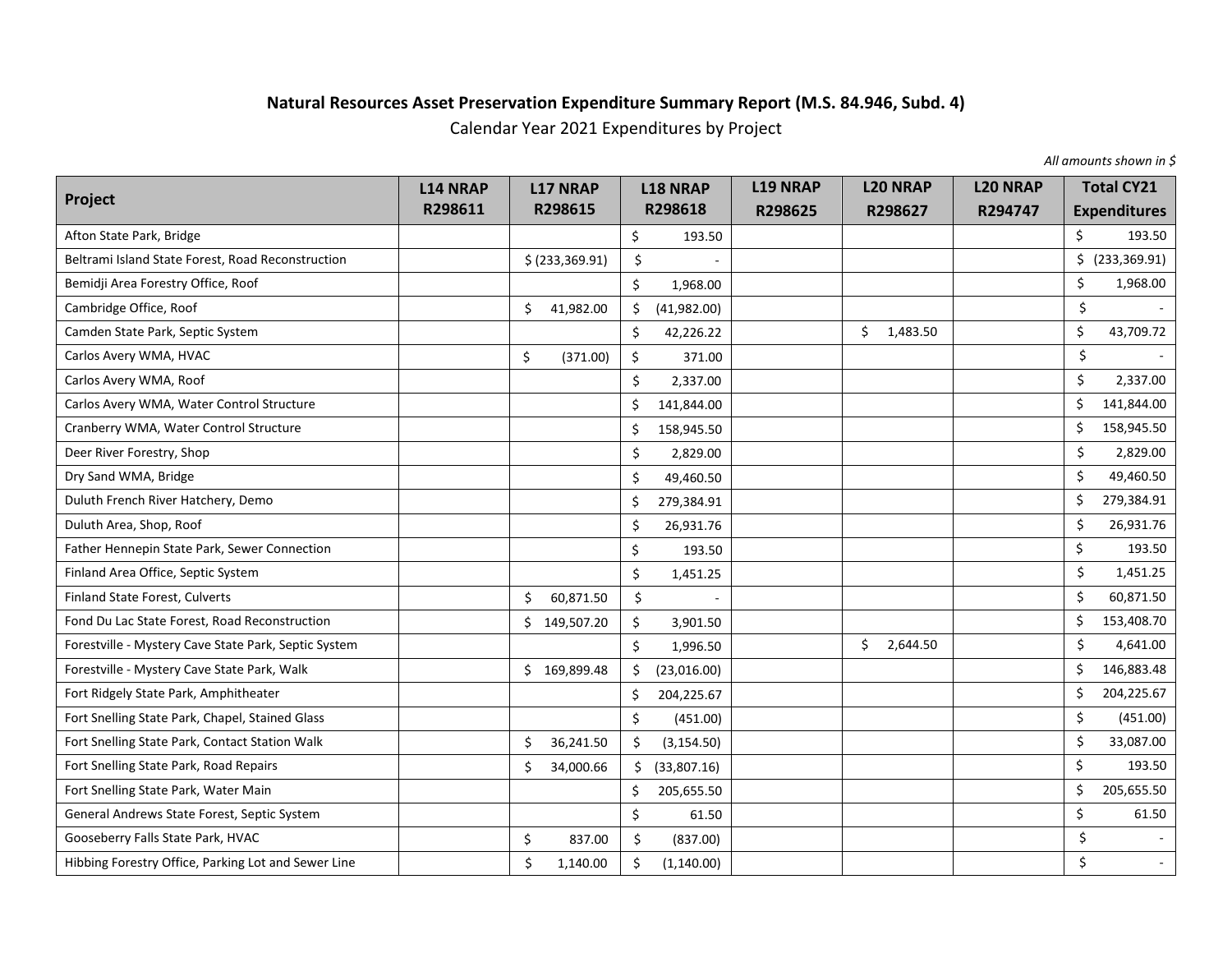| Project                                                   | <b>L14 NRAP</b> | <b>L17 NRAP</b>   | <b>L18 NRAP</b>    | <b>L19 NRAP</b> | <b>L20 NRAP</b> | <b>L20 NRAP</b> | <b>Total CY21</b>   |  |
|-----------------------------------------------------------|-----------------|-------------------|--------------------|-----------------|-----------------|-----------------|---------------------|--|
|                                                           | R298611         | R298615           | R298618            | R298625         | R298627         | R294747         | <b>Expenditures</b> |  |
| Hibbing, Office Fire Alarm System & HVAC                  |                 |                   | \$<br>422,485.76   |                 |                 |                 | \$<br>422,485.76    |  |
| Hill River State Forest, Bridge                           |                 | \$<br>425.82      | \$<br>1,690.68     |                 |                 |                 | \$<br>2,116.50      |  |
| Hill River State Forest, Road Connection                  |                 |                   | \$<br>46,413.00    |                 |                 |                 | \$<br>46,413.00     |  |
| Itasca State Park, Utility Replacement                    |                 | \$                | \$<br>11,310.00    |                 |                 |                 | \$<br>11,310.00     |  |
| Itasca State Park, Wastewater Treatment System            |                 | \$<br>33,078.06   | \$<br>716,018.71   |                 |                 |                 | \$<br>749,096.77    |  |
| Itasca State Parks, Boilers                               |                 |                   | \$<br>78,866.30    |                 |                 |                 | \$<br>78,866.30     |  |
| Jay Cooke State Park, River Inn Parking Lot & Storm Drain |                 |                   | \$<br>17,138.22    |                 |                 |                 | \$<br>17,138.22     |  |
| Jay Cooke State Park, Shower Building                     |                 | \$<br>42,478.00   | \$<br>(42, 478.00) |                 |                 |                 | \$                  |  |
| Lake Minnetonka, Enforcement Boat House                   |                 | \$<br>8,486.00    | \$<br>(8,486.00)   |                 |                 |                 | \$                  |  |
| Lake Shetek State Park, Well                              |                 |                   | \$<br>1,419.00     |                 | \$24,500.00     |                 | \$<br>25,919.00     |  |
| Lake Vermilion State Park, Furnace                        |                 |                   | \$<br>28,143.50    |                 | \$<br>258.00    |                 | \$<br>28,401.50     |  |
| Lanesboro, Hatchery                                       |                 |                   | \$2,223,598.24     |                 |                 |                 | \$2,223,598.24      |  |
| Lost River State Forest, Road Reconstruction              |                 |                   | \$<br>(4,439.00)   |                 |                 |                 | \$<br>(4,439.00)    |  |
| McCarthy Beach State Park, Building Updates               |                 |                   | \$<br>17,386.00    |                 |                 |                 | \$<br>17,386.00     |  |
| McCarthy Beach State Park, Roof                           |                 |                   | \$<br>18,397.50    |                 |                 |                 | \$<br>18,397.50     |  |
| McCarthy Beach State Park, Well                           |                 | \$.<br>113,111.50 | \$<br>(1,045.50)   |                 |                 |                 | \$<br>112,066.00    |  |
| Myre Big Island State Park, Wastewater Treatment          |                 |                   | Ś.<br>1,537.50     |                 |                 |                 | \$<br>1,537.50      |  |
| Nemadji State Forest, Road Reconstruction                 |                 | \$<br>(9,664.50)  | \$<br>20,802.50    |                 |                 |                 | \$<br>11,138.00     |  |
| Northshore State Trail, Bridge                            |                 |                   |                    |                 | \$.<br>5,768.50 |                 | \$<br>5,768.50      |  |
| Orr Forestry, Entrance                                    |                 |                   | \$<br>1,734.00     |                 |                 |                 | \$<br>1,734.00      |  |
| Orr Forestry, Garage                                      |                 |                   | \$<br>39,600.00    |                 |                 |                 | \$<br>39,600.00     |  |
| Peterson, Hatchery Solar Heating System                   |                 | Ś<br>1,120.00     | \$<br>(1, 120.00)  |                 |                 |                 | \$                  |  |
| Pine Bend Bluffs SNA, Well Sealing                        |                 |                   | Ŝ.<br>3,676.50     |                 |                 |                 | \$<br>3,676.50      |  |
| Red Lake WMA, Site Power                                  |                 | \$<br>15,934.00   | \$<br>(9,470.00)   |                 |                 |                 | \$<br>6,464.00      |  |
| Region 1 Headquarters, Siding Windows and Doors           |                 |                   | \$<br>774.00       |                 | \$.<br>1,032.00 |                 | \$<br>1,806.00      |  |
| Region 2 Headquarters, HVAC System                        |                 |                   |                    | \$1,982,344.69  |                 |                 | \$1,982,344.69      |  |
| Region 3 Headquarters, Boiler                             |                 |                   | \$<br>13,707.85    |                 |                 |                 | \$<br>13,707.85     |  |
| Region 3 Headquarters, Warehouse Furnace                  |                 |                   | \$<br>1,107.00     |                 |                 |                 | \$<br>1,107.00      |  |
| Region 4 Headquarters, Siding                             |                 |                   | \$<br>21,298.50    |                 | \$<br>4,892.94  |                 | \$<br>26,191.44     |  |
| Rice Lake State Park, Office HVAC                         |                 |                   | \$<br>3,444.00     |                 |                 |                 | \$<br>3,444.00      |  |
| Sakatah Singing Hills State Trail, Erosion                |                 | \$<br>78,927.96   | \$<br>72,312.51    |                 |                 |                 | \$<br>151,240.47    |  |
| Sakatah Singing Hills State Trail, Rehabilitation         |                 |                   | \$<br>59,207.62    |                 |                 |                 | \$<br>59,207.62     |  |